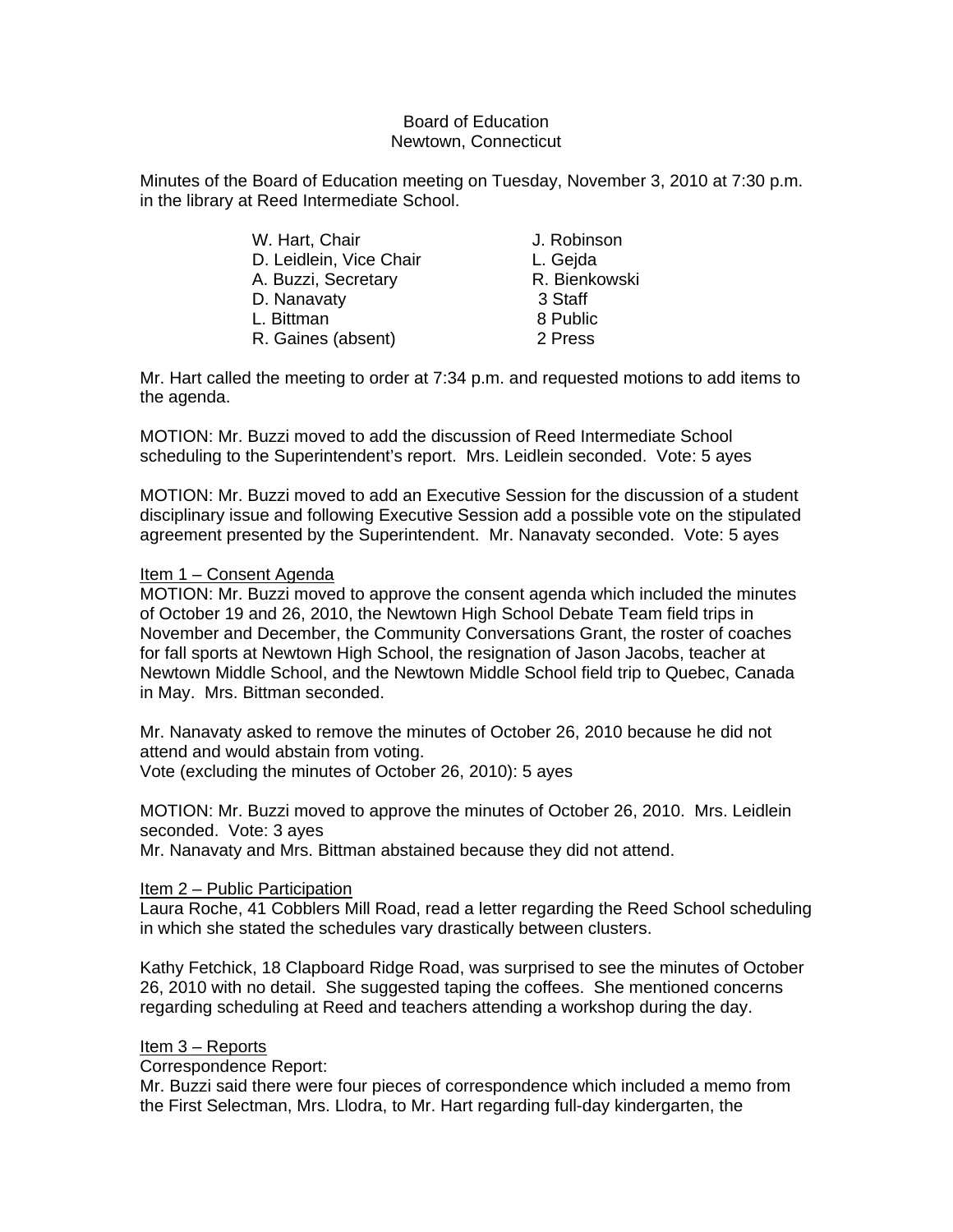October 26 letter to Dr. Epple with 100 names (attached), the October 26 letter from Karla Kron regarding the high school project, and the October 27 letter to Dr. Robinson from Maureen Cassetta regarding conference days and the day 6 schedule at Reed School.

#### Chair Report:

Mr. Hart gave the Board the responsibility assignments for the Board goals. Regarding the October 26, 2010 coffee with the Board, most of the issues from that night were regarding the Reed scheduling, the early release Wednesdays, full-day kindergarten, and conference days. The school facilities ad hoc committee will meet November 11. Fran Pennarola will facilitate that committee.

#### Superintendent's Report:

Dr. Robinson reported that in April staff and students will be going to China. Teachers from Reed and the middle school will also go and be partnered with schools in China. She met with Ron Bienkowski, Pat Llodra and Bob Tait regarding the ordinance for the commission to oversee the health insurance for the town and the district. Dr. Chung replied to our request to update next year's enrollment projection which we will use to build the budget.

Mr. Nanavaty was concerned about Dr. Chung's true numbers for 2011. We will have 5,341 which is more than what he projected for this year.

Mr. Hart stated his numbers generally don't include pre-K like ours do. Dr. Robinson said Dr. Chung also doesn't include the 40 magnet school students or those attending Abbott Tech.

Mrs. Bittman asked for a letter from Dr. Chung stating the accurate number. We need documentation if he isn't including some of these students.

Mr. Bienkowski said we were planning on using 5,261 students from information he received from the schools.

Dr. Robinson began a discussion on the Reed School scheduling issue. Revisions include fewer assemblies and a rotation of day 6. Reed has always had a day 6 and each year there was a different schedule. This time is not for homework but for enrichment such as tutorials, one-on-one work and other pull-out activities.

Mrs. Leidlein asked the number of minutes required for each subject to be taught each week.

Dr. Robinson said we have a 90-minute literacy block in the district and follow state averages.

Mrs. Leidlein requested the time requirements and wanted to be sure there was equity for the students.

Mr. Nanavaty feels this is an administration issue that Dr. Epple has to decide on with Dr. Salvatore. He asked the difference between last year and this year.

Dr. Robinson said this issue did not come to her directly and she is trying to work on the problem. Before Mrs. Denniston retired she revised the schedule. The schedule this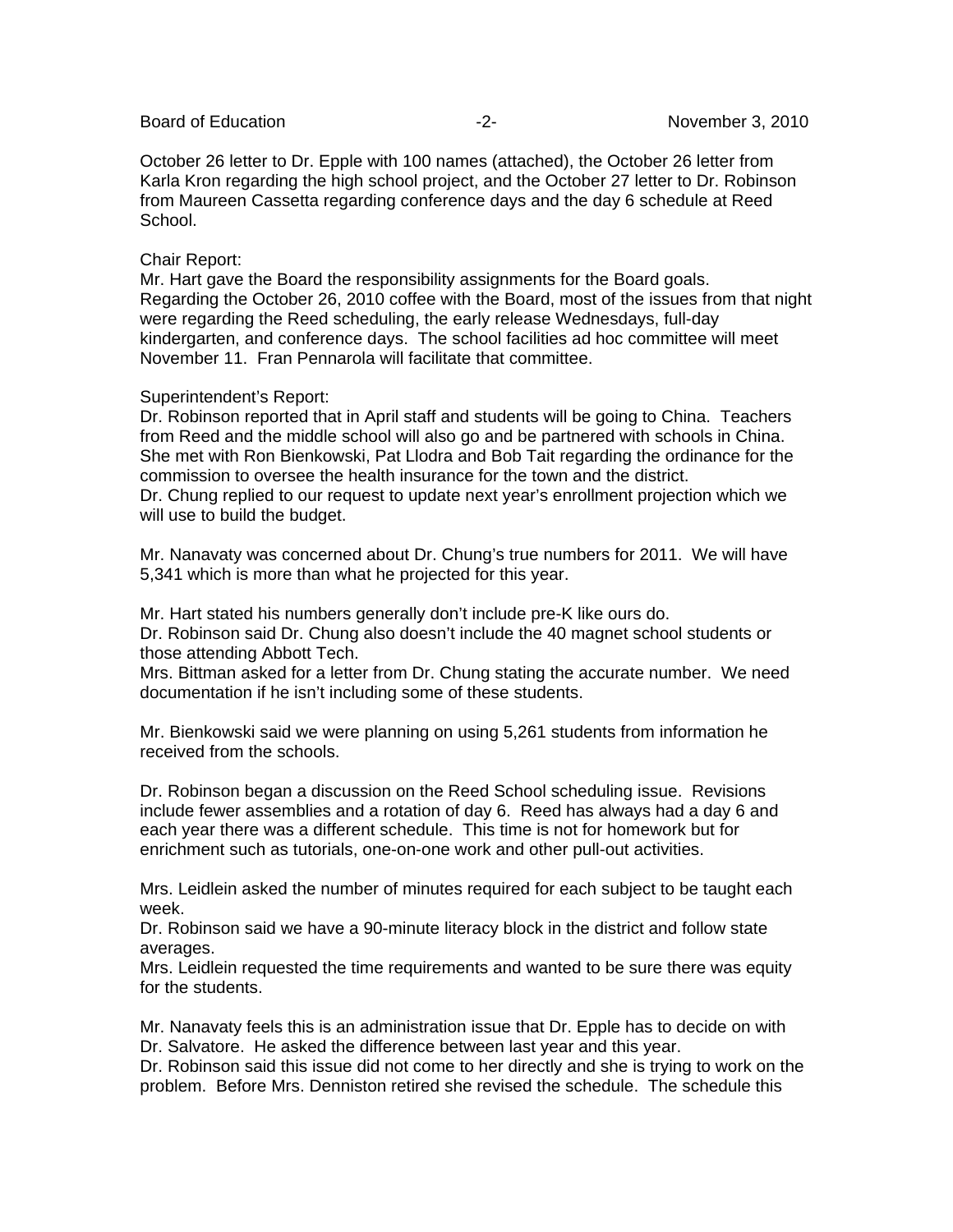Board of Education **-2-** All the state of Education and the state of the state of the state of the state of the state of the state of the state of the state of the state of the state of the state of the state of the state

year is the same except we lost 2 rotation teachers so the  $6<sup>th</sup>$  day ended up with a lot of activities. Those two teachers helped the schedule work. There are too many inconsistencies between the clusters. She and Dr. Gejda will be going through the schedule.

Dr. Gejda said Reed School has been working hard to increase the test scores and no longer being on the AYP list for reading. They are very concerned about the performance of our students and have come together as a community with new leadership.

Mrs. Leidlein asked if this would be addressed before the new marking period. Dr. Robinson stated that recommendation would be made before November 11. She supports their work on the schedule and doing what is right for the students.

Mr. Hart asked how a parent should get a fast response if they have a concern about this.

Dr. Robinson said to follow the chain of command with the teacher or cluster and then contact the principal. If there are still concerns the parents should contact her or Dr. Gejda. In this situation we were not given the opportunity as this issue was brought to the Board without meeting with the district administrators.

Mr. Hart mentioned the special meeting on November 9 to interview candidates.

#### Item 5 – New Business

Naviance Program Demonstration:

Cathy Ostar, Director of Guidance at Newtown High School, gave a demonstration of the Naviance program. They started using this program six years ago to help with college searches and the application process. This program sets up a student success plan and now there is also a piece the middle school is using.

#### Item 4 – Old Business

Newtown High School Expansion Project:

Dr. Robinson met with Mr. Dumais, Joe Costa and George Bachman who teaches the greenhouse program. They went over quote comparisons and Mr. Bachman's preference was the second least expensive. Mr. Costa was developing a profile of that greenhouse to present to the Public Building and Site Commission. It will be a standard building but will meet the requirements.

Mr. Nanavaty stated that Public Building and Site is concerned. The cheapest version was not appropriate. Bob Mitchell said the acrylic will cloud up over time and preferred 16mm polycarbonate. These bid numbers include construction. They said it will be done in time for the spring semester.

#### Rationale for Full-day Kindergarten: (see attachment)

Dr. Gejda spoke about the history of full-day kindergarten programs and the reasons for its growth. We look at school readiness which included literacy and cognitive skills and social, emotional and behavioral development. She focused on three studies. The first was full-day vs half-day kindergarten throughout the nation. Students in full-day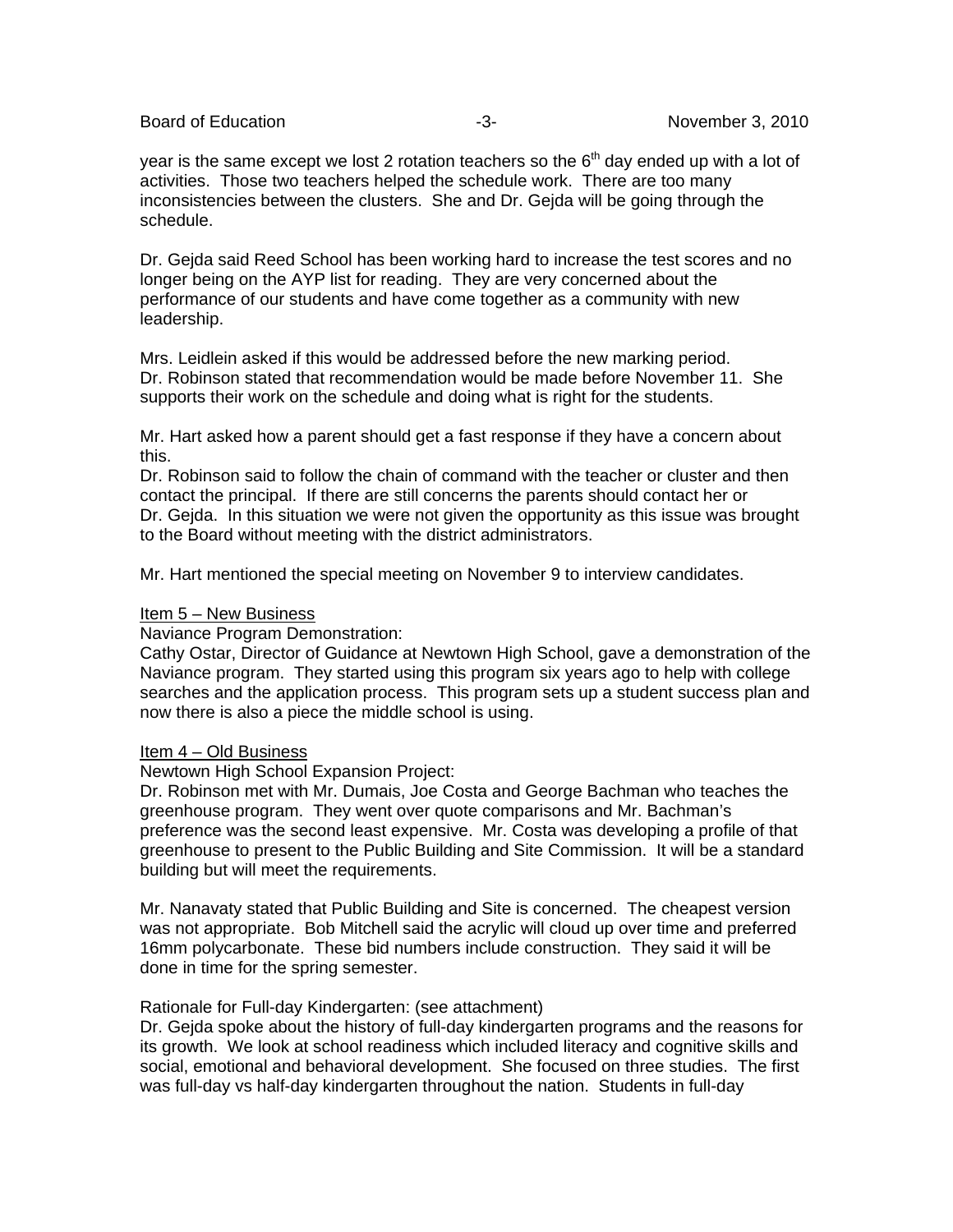kindergarten are advanced in their cognitive effort in language arts and math and found that all students benefited.

The second study was done in Wisconsin. It was a two-year study and found that in fullday kindergarten there was more child-initiated learning and active engagement. They also included parent and teacher perspectives. The third study was in Washington State study which also showed positive results for a full-day kindergarten program.

Full-day kindergarten for Newtown addresses our strategic plan for student achievement and personal success. We are also trying to become in line with the new standards with the Core Common State Standards (CCSS) which the State of Connecticut recently adopted. These are national standards which have significant impact on the content, knowledge and skills of students.

The kindergarten survey last year resulted in a very positive response to a full-day kindergarten program. There was a pilot program in Newtown in 1988 in Middle Gate School and Sandy Hook School for 8 weeks. The teacher wrote a grant which paid for the buses. At that time we didn't have room to house the full-day program but it had positive results.

Dr. Robinson said the next step in full-day kindergarten program would be to look at space. She plans to meet with each elementary principal.

Item 6 – Public Participation Mrs. Roche spoke again about the Reed schedule.

MOTION: Mrs. Leidlein moved to go into executive session to discuss a student issue and invited Dr. Robinson. Mrs. Bittman seconded. Vote: 5 ayes Executive session began at 9:36 p.m. and ended at 10:09 p.m.

 $\overline{\phantom{a}}$  , and the contract of the contract of the contract of the contract of the contract of the contract of the contract of the contract of the contract of the contract of the contract of the contract of the contrac

MOTION: Mrs. Leidlein moved to adjourn. Mr. Nanavaty seconded. Vote: 5 ayes

Item 7 – Adjournment The meeting adjourned at 10:09 p.m.

Respectfully submitted:

 Andrew Buzzi, Jr. **Secretary**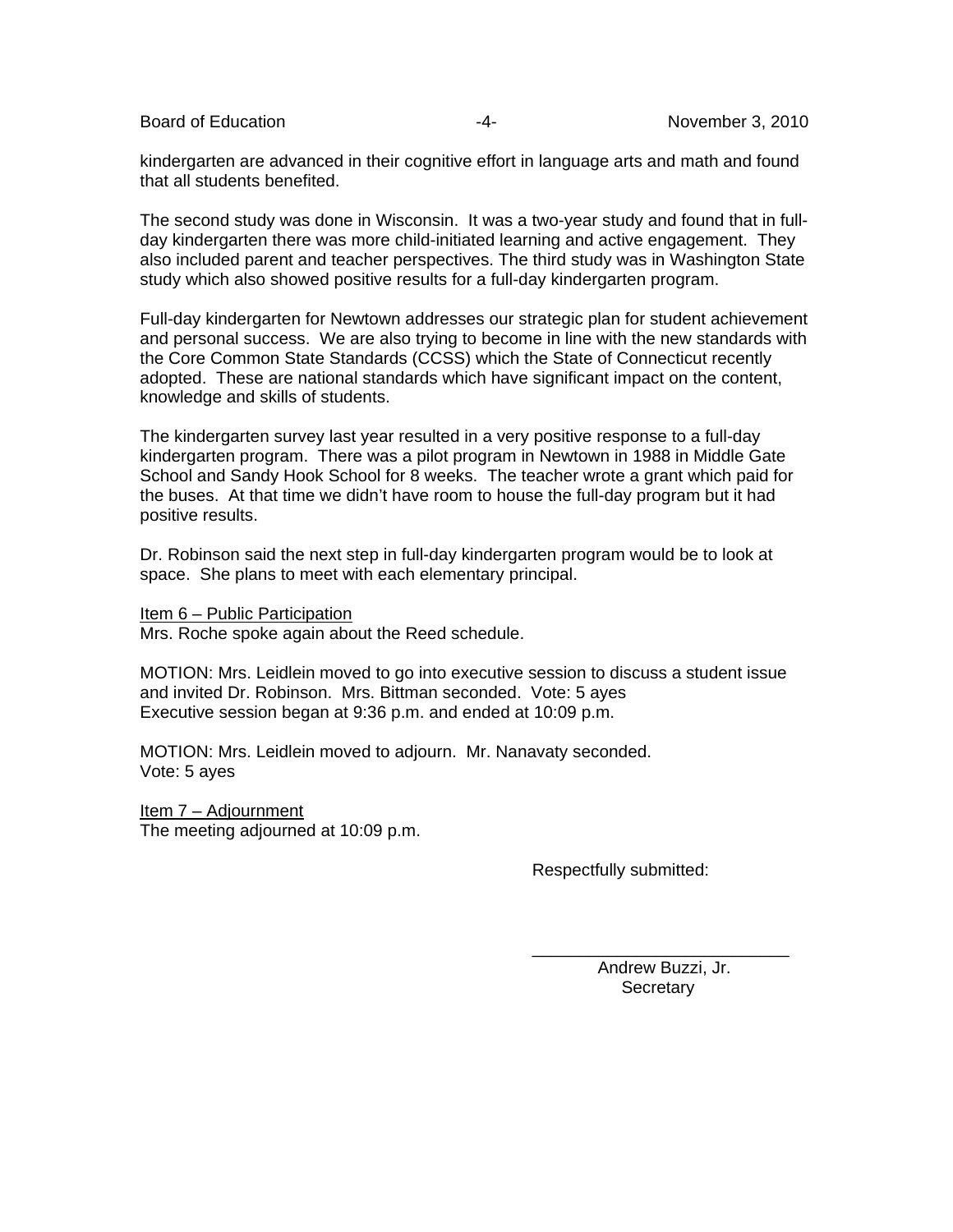#### Dear Dr. Epple.

Our group of Reed Intermediate School parents requested a dialog with you in September regarding our concerns about Cycle Day 6 and the schedule changes that occurred at Reed this year. We were pleased that you and Dr. Salvatore offered the Parent Forums to communicate the background and rationale for these changes.

Initially, our concerns revolved around the inconsistency and the lack of direction with instruction time on Cycle Day 6. Also, we were concerned with the large number of assemblies and their content every 6 days. These changes caused us to review the entire schedule. While we are not education specialists, the schedule is not benefiting our children and we find the current day 6 model to be unacceptable in carrying out the core curriculum.

In addition to the Parent Forums, you invited several parents to further clarify the issues and concerns with a hired consultant. Again, while we appreciate the effort on your part our goal for that meeting was to be involved in a scheduling collaboration with teachers and the administration rather than another venue for us just to voice our opinion to an outside party.

Our primary objective is to see a new schedule implemented at the start of the next rotation so our children will have an improved educational experience at Reed Intermediate.

The topics below are key to making what we believe would be meaningful adjustments to the schedule:

- 1.) Accelerated Reader (A/R) Program Eliminate the A/R program as part of the schedule. Return the A/R component to library, learning lab and reading. This will eliminate the redundancy that is currently creating too much independent reading time and taking away from teacher directed instruction.
- 2.) Grade Level Assemblies As noted in your forum presentation, assembly topics include everything from behavioral interventions to yearbook signing.-The number of assemblies should be reduced. Disruptions to instruction should occur only for culturally and educationally significant programs. The assemblies should be planned well ahead of time and published for parent review.

We do understand the need for a predictable schedule. One suggestion would be to change to an alternating cycle day 6A and 6B structure. This would allow for a reduced number of assemblies, more academic instructional time consistent in all classrooms, and provide sufficient time for teacher collaboration time. Additionally, students who are missing core classes on day six due to assemblies would have this instructional time made up. Bottom line...more direct instruction and time on task.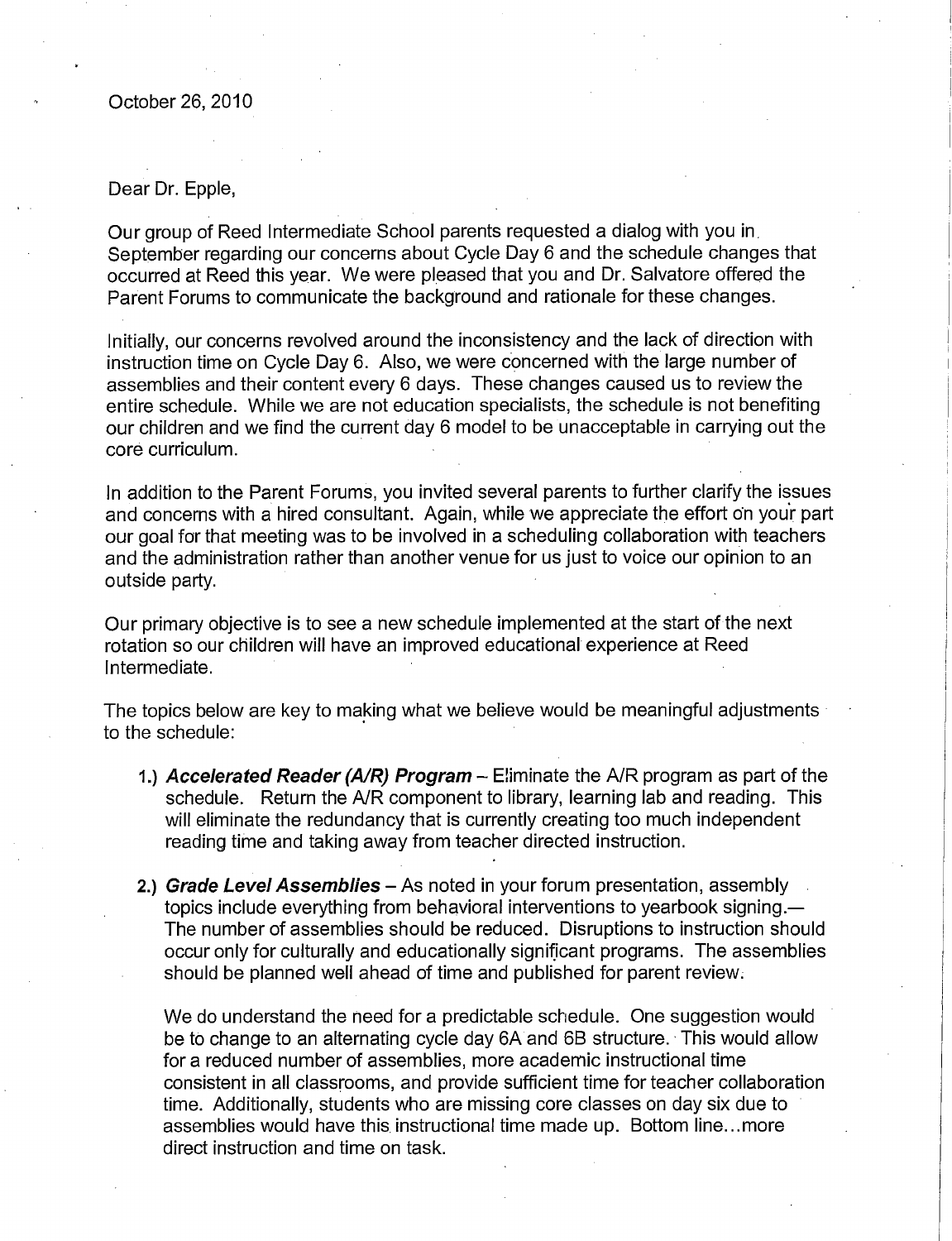- As far as the emphasis on Bullying, we understand there are State requirements to promote better behavior. However, while it is important, the manner in which the Bullying or any Core Value instruction is delivered should be improved. Smaller focus groups would greatly enhance absorption of this topic and allow for greater interaction between students.
- 3.) Special Teachers-Utilize special teachers over 6-day cycle.
	- Potentially alleviate overcrowded gym classes.
- 4.) Learning Lab The quidelines for Learning Lab are inadequate (7 years old as stated in the Parent Forum meeting). New standards should be communicated and reviewed with the teaching staff. Instructional time should not be used for locker clean out and doing homework. There needs to be consistency across all clusters in how this time is utilized. Teachers and Reed Administrators need to be accountable for maintaining this consistency.
- 5.) Equality and Consistency of Instruction Across Grade Levels The Superintendent has spoken about the need for Reed students to have skill proficiency when they move to the Middle School. Based on discussions between parents, teachers, and administrators we do not believe that is occurring at Reed. There is a need to have more monitoring into what is happening in the classroom and more clarification on what constitutes instructional time within our current schedule. Having a clear understanding of each teacher's schedule, unscheduled walkthroughs and sharing best practices may be a productive avenue that will allow for continuous improvement throughout the Reed teaching community.

We are interested in the best possible educational experience for our children and for those children that will arrive at Reed in the future. We expect to see schedule changes at Reed that focus the maximum amount of instruction time on core academics. We expect instruction to be delivered in a predictable and consistent manner across each grade level. With those suggestions in mind, we look forward to seeing your plan of action prior to the start of the next rotation.

Respectfully,

Signatures below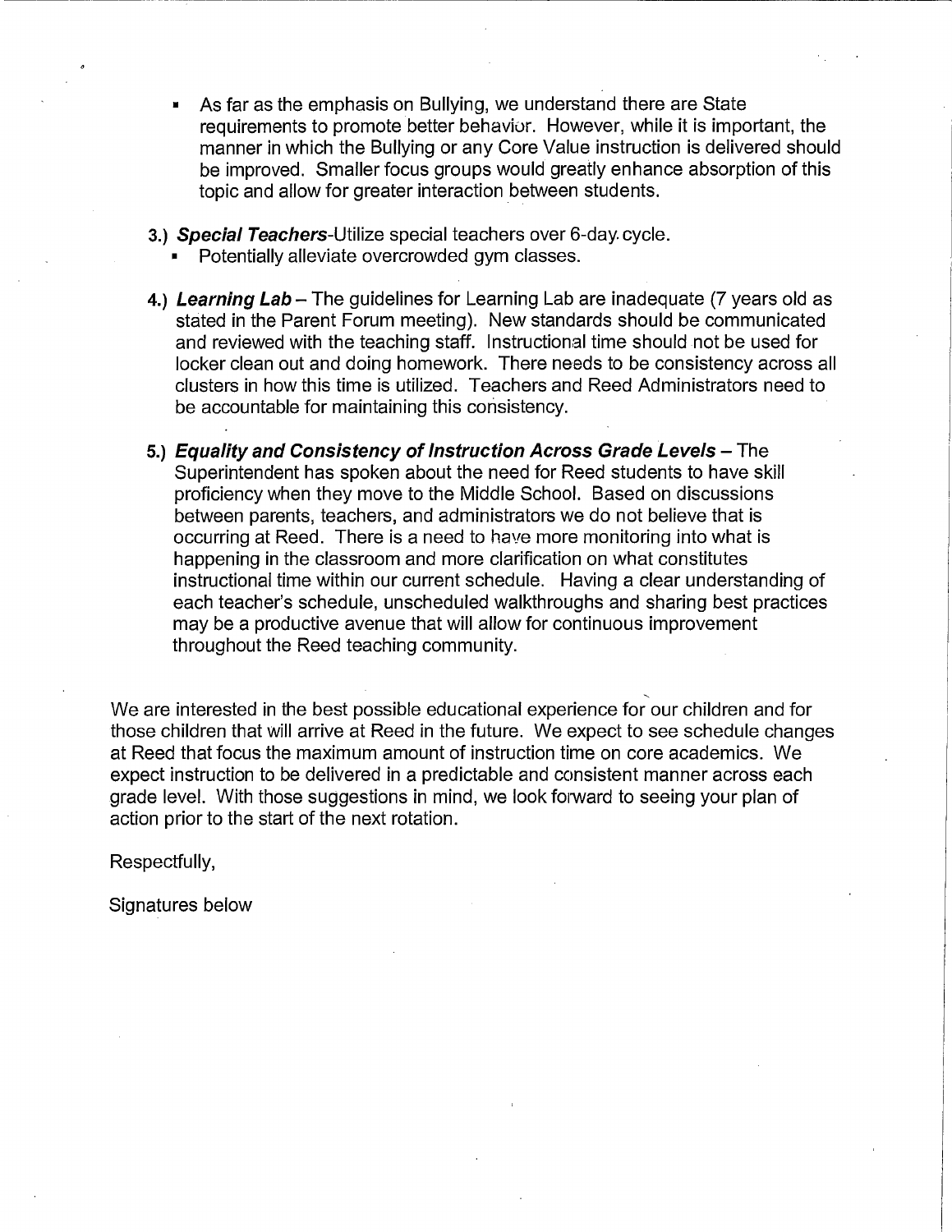| 1              | Avery-Calabrese, Christine | 35 | Duffy, Nancy         | 69  | Pacchiana, Miranda       |
|----------------|----------------------------|----|----------------------|-----|--------------------------|
| 2              | Badiola, Alexandra         | 36 | Eurell, John         | 70  | Parsons, Jeanine         |
| 3              | Badiola, Joseba            | 37 | Eurell, Wendy        | 71  | Parsons, Jim             |
| 4              | Baker, George              | 38 | Fetchick, Jeff       | 72  | Patrick, Barb            |
| 5              | Baker, Stella              | 39 | Fetchick, Kathy      | 73  | Phaneuf, Jeanne          |
| 6              | Baron, Barb                | 40 | Finnegan, Jennifer   | 74  | Phaneuf, Paul            |
| $\overline{7}$ | Baron, Keith               | 41 | Futterman, Breda     | 75  | Pryor, Charles           |
| 8              | Barrett, Jen               | 42 | Futterman, Jonathan  | 76  | Roche, Ken               |
| 9              | Barrett, Kevin             | 43 | Garner, Larry        | 77  | Roche, Laura             |
| 10             | Beardsley, Craig           | 44 | Garner, Sarah        | 78  | Sabillon, Sherry         |
| 11             | Beardsley, Mimi            | 45 | Grossano, Gerard     | 79  | Santore, Lorraine        |
| 12             | Begany, Bill               | 46 | Grossano, Randine    | 80  | Schickendantz, Leonardus |
| 13             | Begany, Janet              | 47 | Harrison, Missy      | 81  | Schickendantz, Leonie    |
| 14             | Benson, Krista             | 48 | Harrison, Tom        | 82  | Sheridan, James          |
| 15             | Bogdanoff, Liz             | 49 | Holman, Bill         | 83  | Sheridan, Lisa           |
| 16             | Bogdanoff, Tod             | 50 | Holman, Tracy        | 84  | Smith, Michele           |
| 17             | Buchler, Bill              | 51 | King, Laura          | 85  | Smith, Pat               |
| 18             | Buchler, Pam               | 52 | Kortze, Tara         | 86  | Steinebrey, Jeffrey      |
| 19             | Calabrese, Pat             | 53 | Kost, Dan            | 87. | Steinebrey, Rachel       |
| 20             | Carriero, Joe              | 54 | Kost, Nancy          | 88  | Street, Mara             |
| 21             | Carriero, Lori             | 55 | Lambert, Eric        | 89  | Street, Rick             |
| 22             | Carson, Russell            | 56 | Lambert, Melanie     | 90  | Trede, Kelley            |
| 23             | Carson, Stephanie          | 57 | Leuci, Anthony       | 91  | Trede, Michael           |
| 24             | Celentano, Andrea          | 58 | Leuci, Myra          | 92  | Ursem, Kirsten           |
| 25             | Celentano, James           | 59 | Lombardo, Mary       | 93  | Venezia, Joe             |
| 26             | Chanko, Eric               | 60 | Mason, Bob           | 94  | Venezia, Kym             |
| 27             | Chanko, Susan              | 61 | Mason, Denise        | 95  | Walsh, Kinga             |
| 28             | Clifford, Lea Ann          | 62 | Maturo, Fran         | 96  | Weiland, Jim             |
| 29             | Clifford, Pete             | 63 | Melillo, Michele     | 97  | Wellman, Andy            |
| 30             | Collins, Suzanne           | 64 | Melillo, Ron         | 98  | Wellman, Caren           |
| 31             | Conte, Dave                | 65 | Mulligan, Shannon    | 99  | Williams, Rich           |
| 32             | Conte, Kelly               | 66 | Muzzio, Tricia       | 100 | Williams, SuZanne        |
| 33             | Dubois, Chuck              | 67 | O'Brien, Christopher |     |                          |
| 34             | Dubois, Judy               | 68 | O'Brien, Susan       |     |                          |

Dr. Janet Robinson, Superintendent of Schools Cc: Dr. Dr. Anthony Salvatore, Reed Intermediate School Assistant Principal Mr. Bill Hart, Board of Education Chairmen Mrs. Debbie Leidlein, Board of Education Vice Chair Mr. Andy Buzzi, Board of Education Secretary Mr. David Nanavaty, Board of Education Mr. Richard Gaines, Board of Education Mrs. Lillian Bittman, Board of Education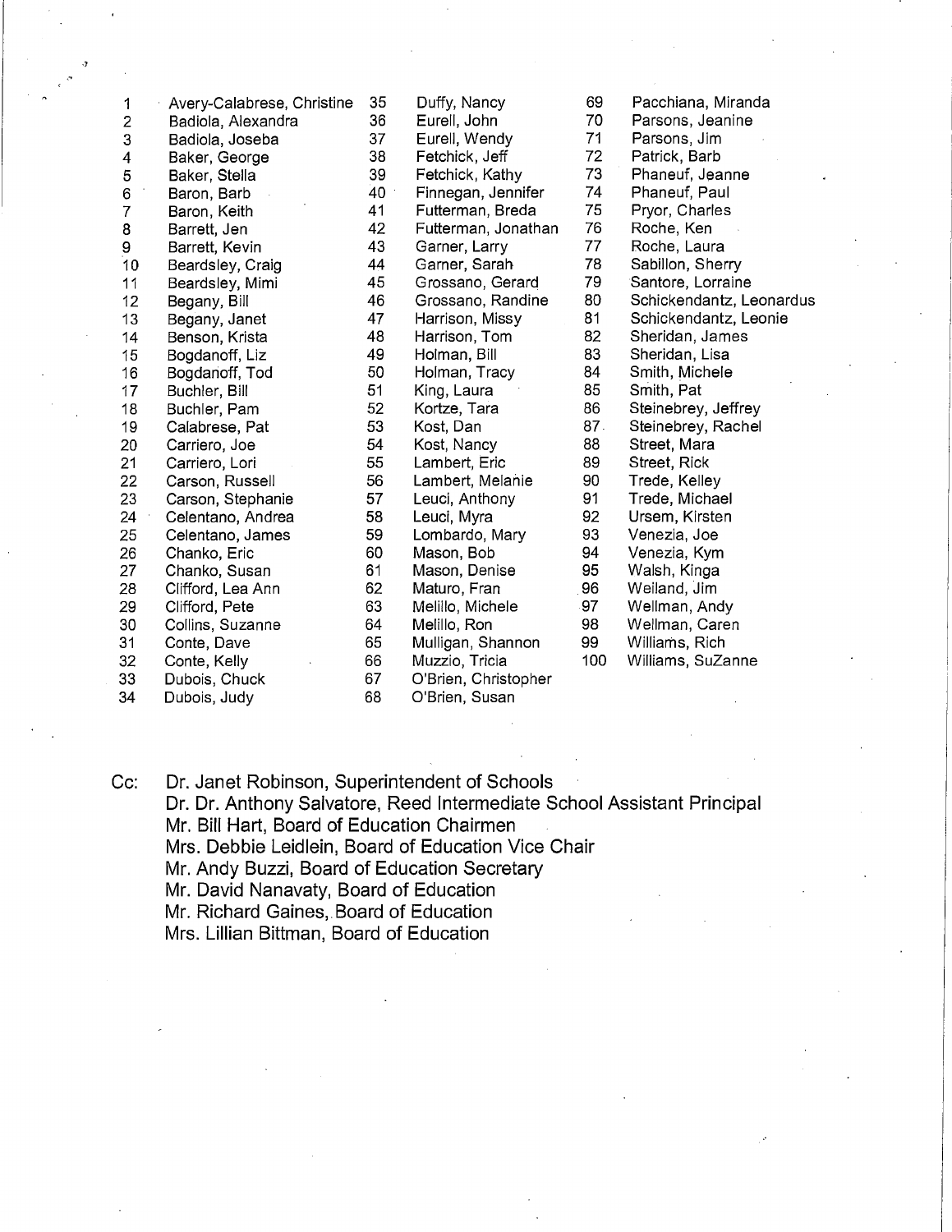#### **NEWTOWN PUBLIC SCHOOLS Planning for the Success of All Students**

**Part I: RationaleFull Day Kindergarten Presentation to the Board of Education: November 3, 2010** *Revised 11/8/10*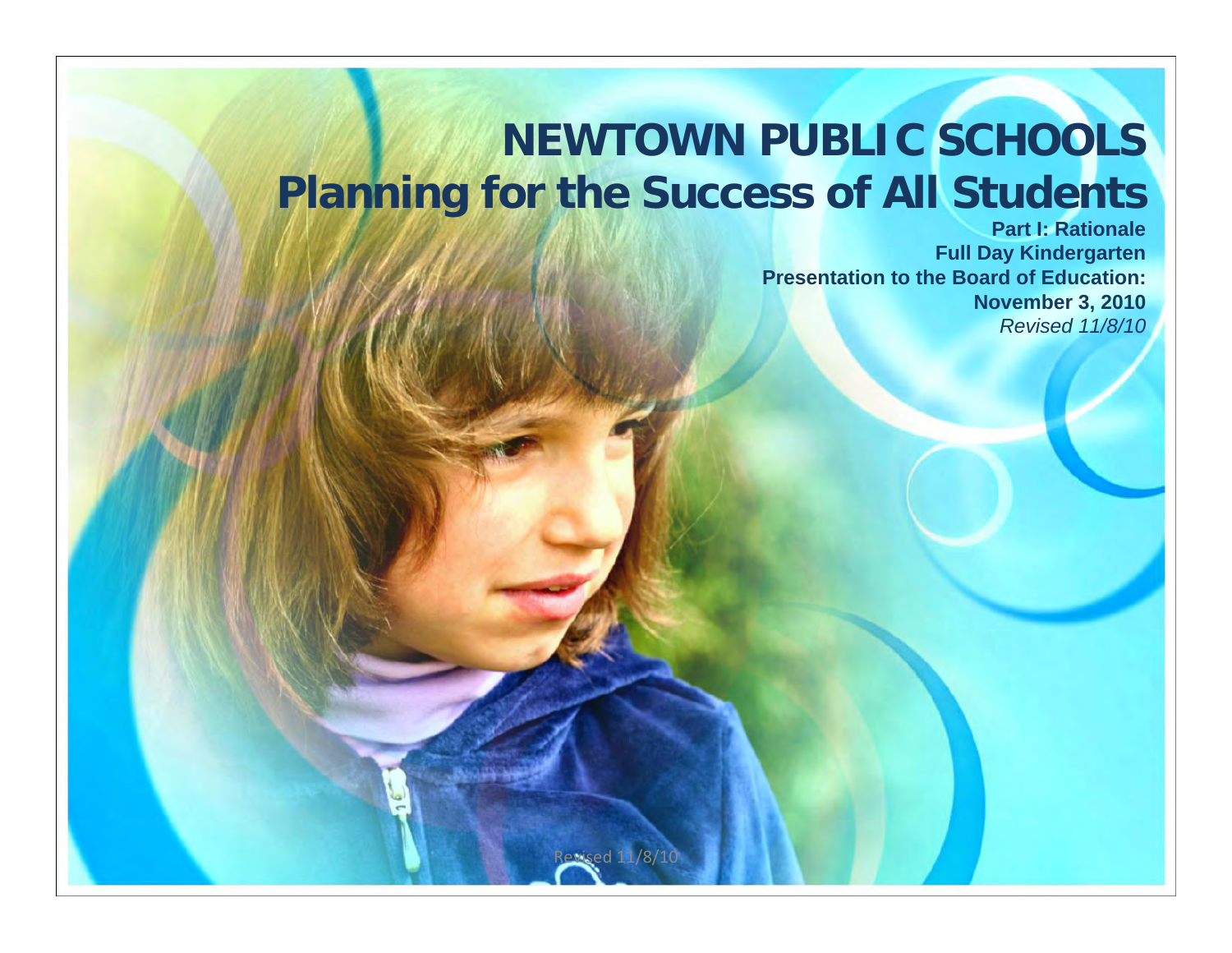## **Recent History of Full-Day Kindergarten Programs**

- 1837: Froebel created a "child's garden"
- 1960 ‐70:
	- $-$  Publicly-funded kindergarten programs
	- 2.5-3 hour days modeled after nursery school programs
	- Curriculum focus: play, socialization and easing transition from home to school (*Elicker and Mathur, 1997, p. 460*)
- 1990:
	- More academic and skill oriented
	- Play and socialization less important
	- "Full-day" programs grew (45% of 5-year olds)
- 2005:
	- 55% of kindergarteners in FDK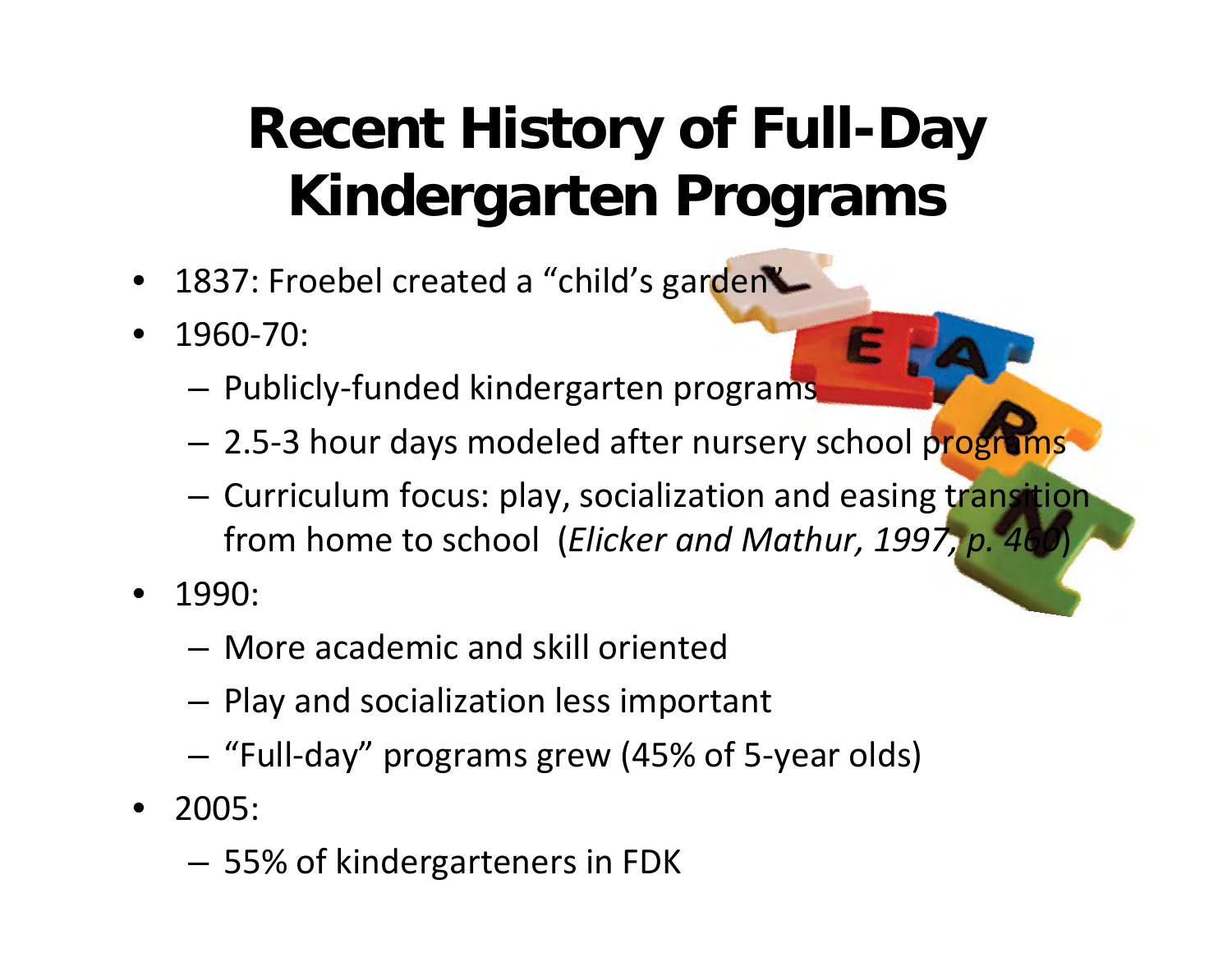## Reasons for the Growth of Full-day Kindergarten Programs

- Kindergarten teachers found it difficult to meet curriculum needs
- Early childhood advocates critical of highly structured half ‐day "academic" kindergarten (large ‐ group instruction, desk work, segmented daily routines)
- Potential for more child-centered programs
- Wor<br>Best Start...Best Future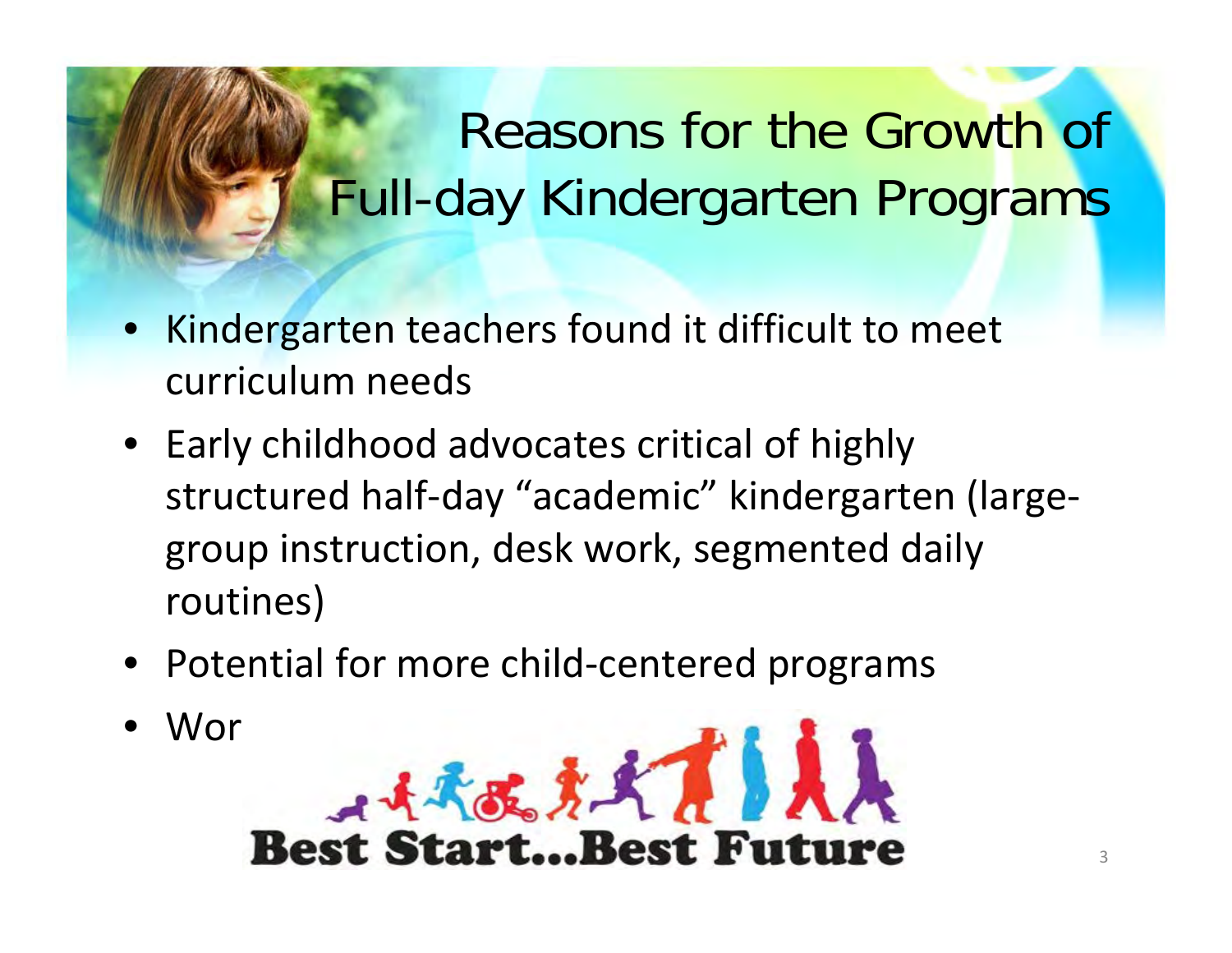### **School Readiness**

**Development of foundational skills is vital to student success:**

– **Literacy and cognitive skills**

– **Social, emotional and behavioral development Full ‐day Kindergarten will increase the time spent with students allowing for:**

- **Less pressure to cover the content and more time to use a brain ‐based approach to teaching and learning, ie, less whole group instruction, more time exploring and constructing one's knowledge. Teacher language less directive and more robust**
- **More opportunities for students with areas of weakness to receive interventions and students with special needs to receive more services**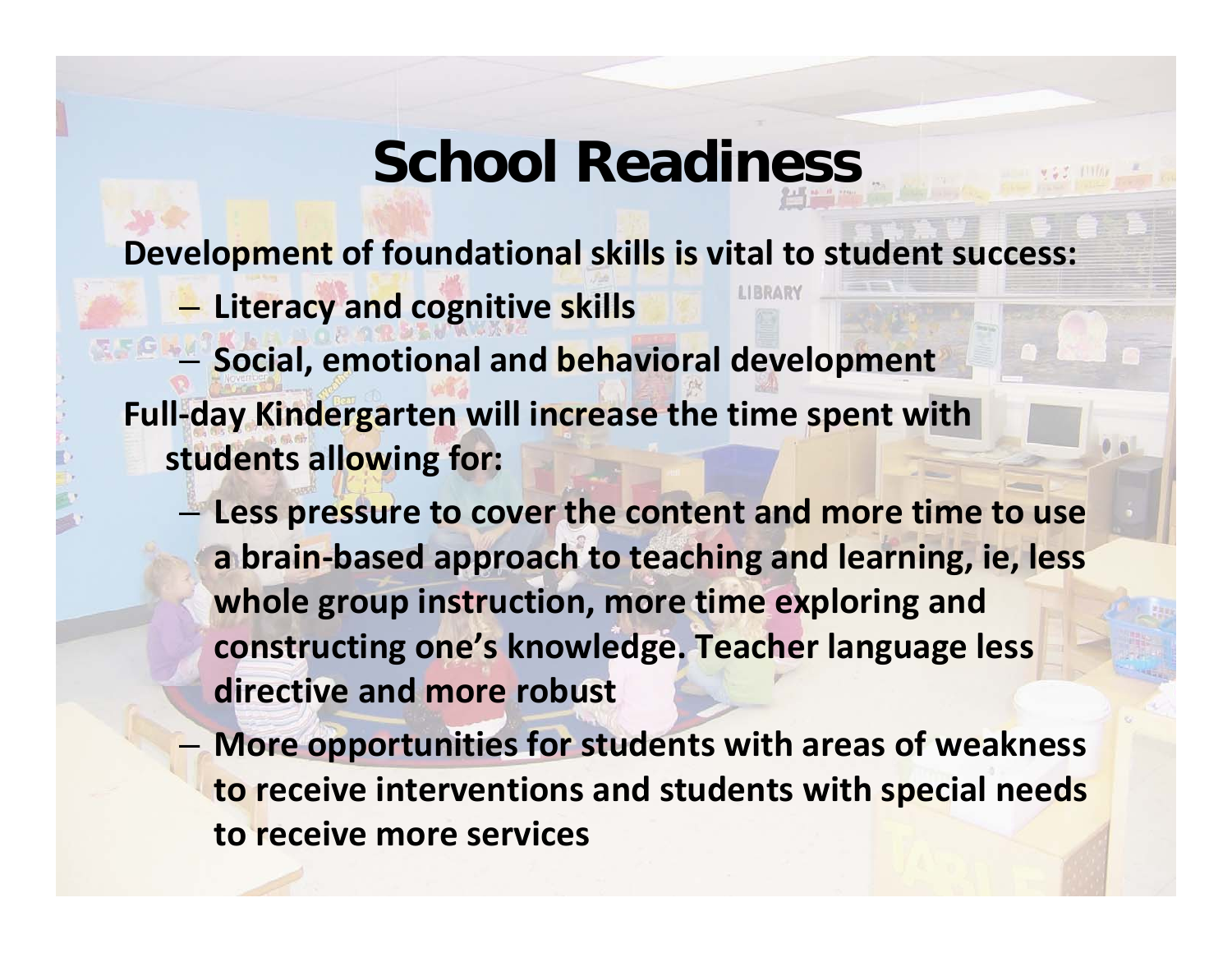# What does the *research say?*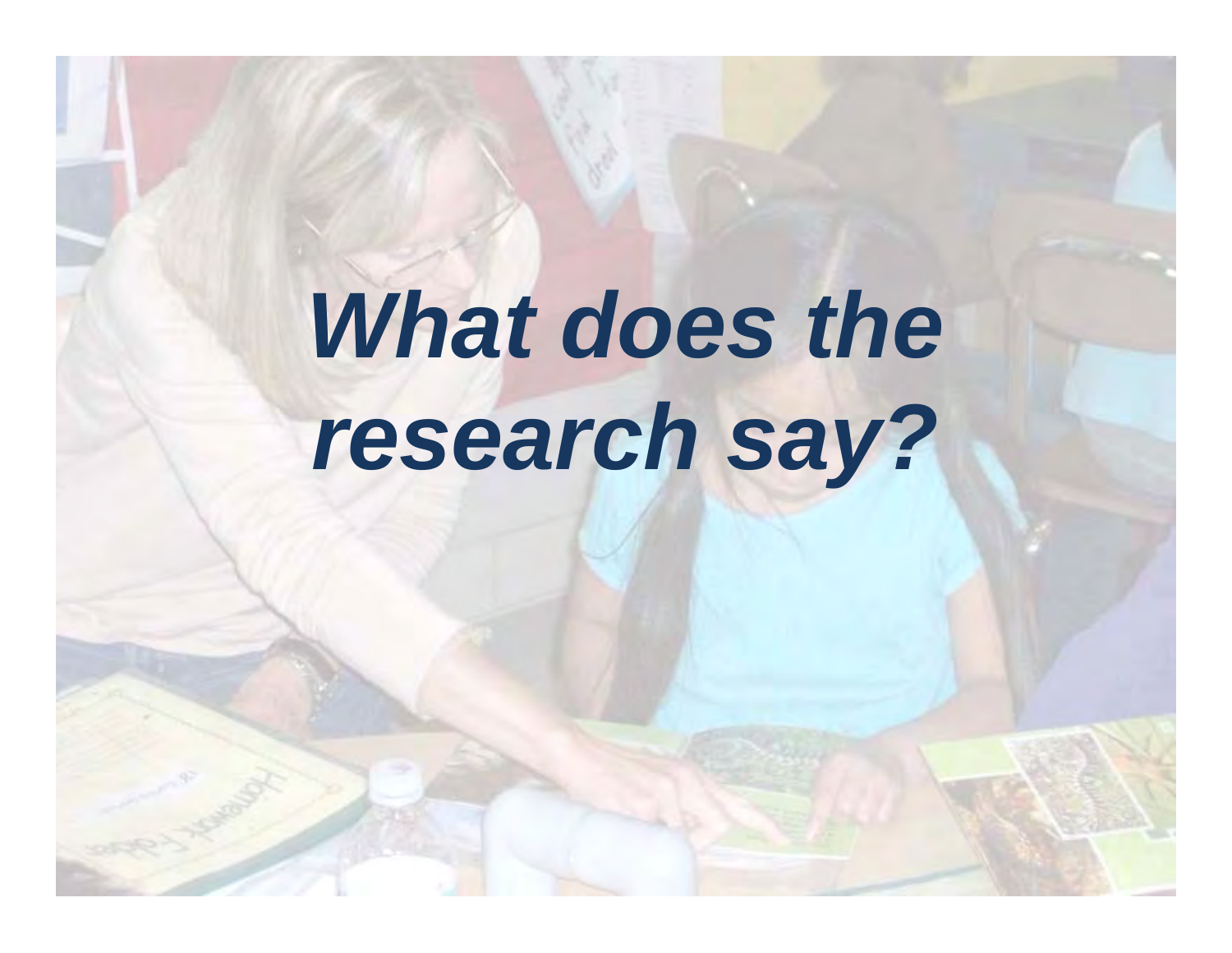### Study #1: Full-Day vs Half-Day Kindergarten

- **Data collected from "The Early Childhood Longitudinal Study ‐Kindergarten Cohort" (Lee et al, 2006)**
- **504 schools, over 8, 000 students, 50% Full ‐day Kindergarten**
- **Children who experience FDK as a whole ‐school program are advantaged in terms of their cognitive effort (.93 effect size in LA ; .75 effect size in math)**
- **ALL children benefit in terms of learning more**
- **FDK teachers use the additional time with their students to broaden their social as well as their academic experiences**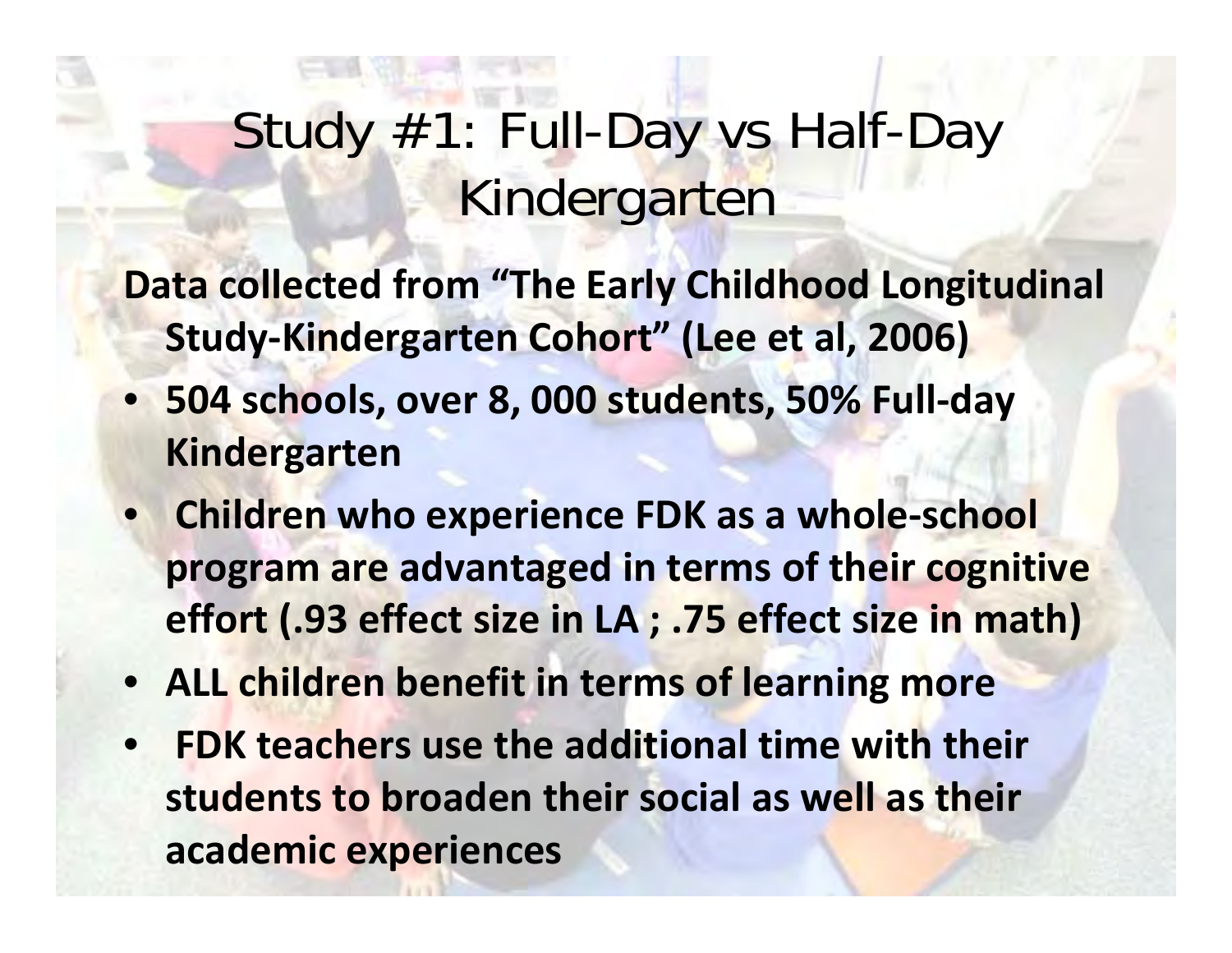## Study #2: Wisconsin Comprehensive Evaluation

- Two ‐year study focus on program content and processes
- Multiple measures: surveys, interviews, observations, report cards, first grade readiness ratings
- Results: FDK experience showed:
	- $-$  More child-initiated learning activity
	- More teacher-student interactions (one-to-one)
	- Higher levels of active engagement
	- Higher levels of positive affect
	- Differences between HDK and FDK became stronger in year 2 of study
	- Teacher and parent perspectives supported classroom ‐ observed data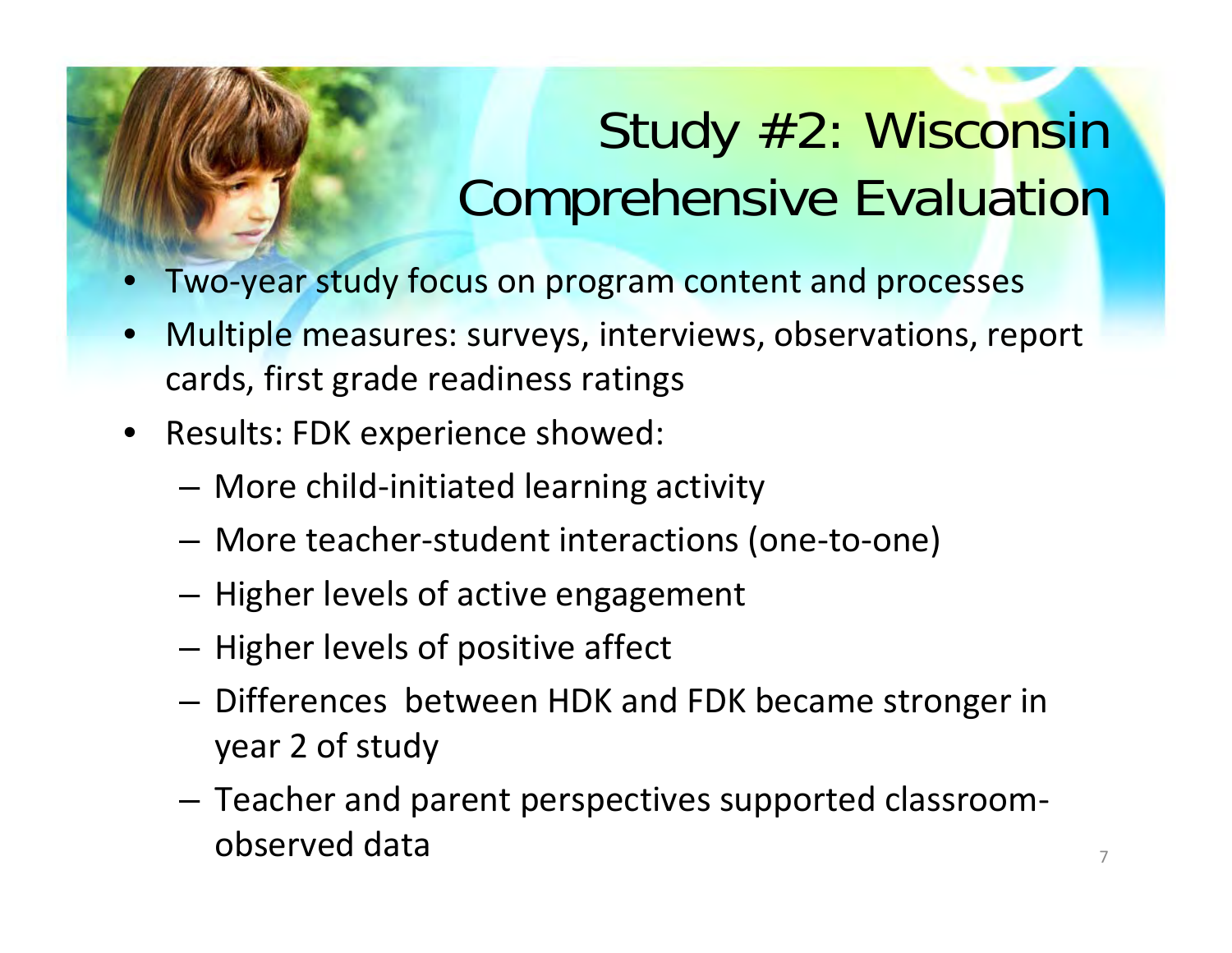## Wisconsin Study: Parent and Teacher Perspectives

**STUDENTS**: better able to initiate and engage flexibly, explore deeply and respond to challenges

#### **TEACHERS**: (on practice)

 $\triangleright$  more developmentally appropriate

 $\triangleright$  individual parent/student contact

 $\triangleright$  integrative curriculum planning

**PARENTS**:

 $\triangleright$  more relaxed pace

 $\triangleright$  in-depth exploration and learning

 $\triangleright$  increased level of satisfaction with curriculum

HDK parents requested FDK!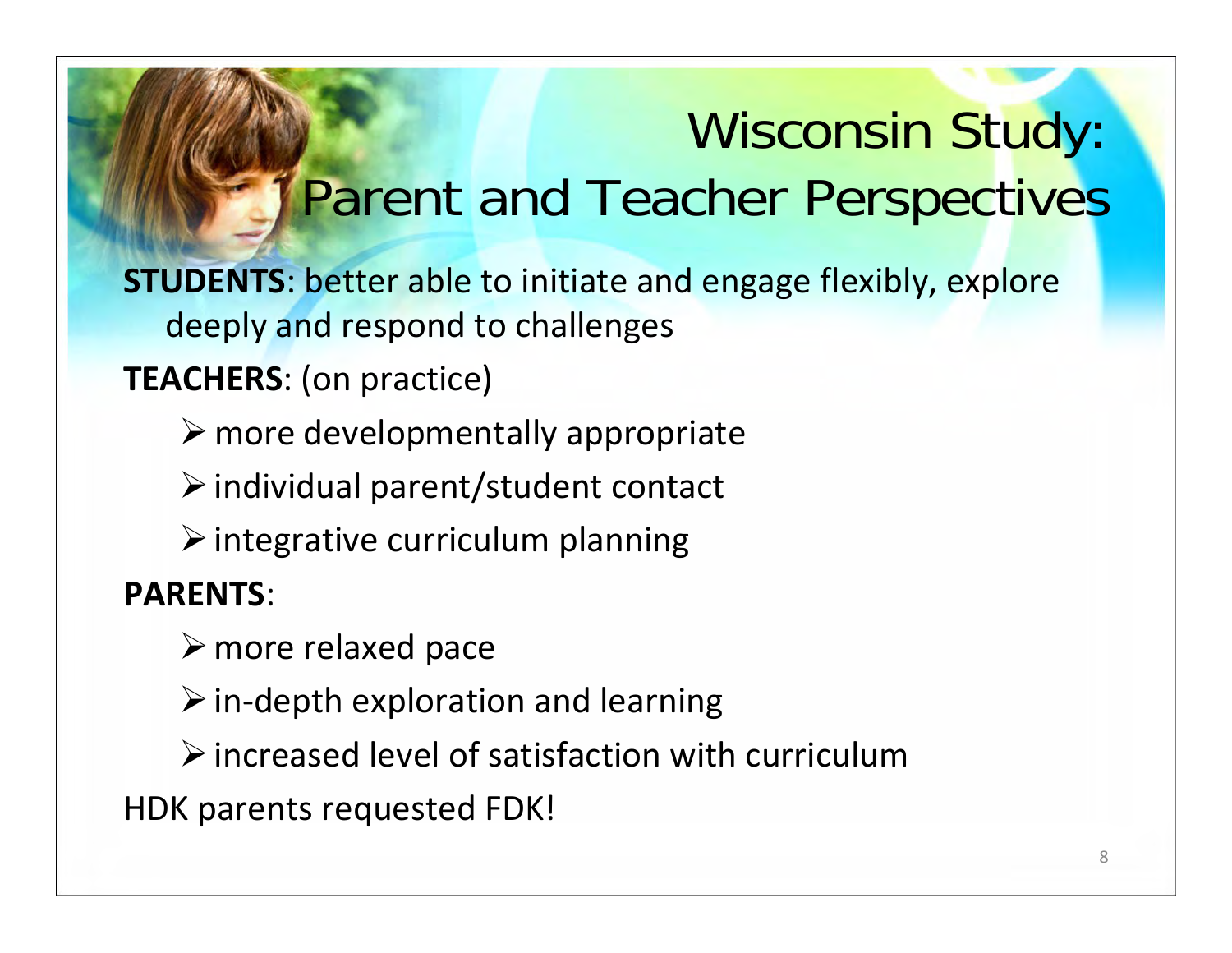## Study #2: Wisconsin Comprehensive Evaluation

#### **Outcomes**

- Greater kindergarten progress
- **≻** Higher levels of grade 1 readiness
- Child‐initiated activities accounted for more time in FDK
- $\triangleright$  In year 2, increase in teacher interaction with students on individual work, child-initiated learning center activity and free ‐play opportunities. There was a decrease in teacher ‐ directed learning activities, especially large ‐group instruction.

‐*Elicker, 1997*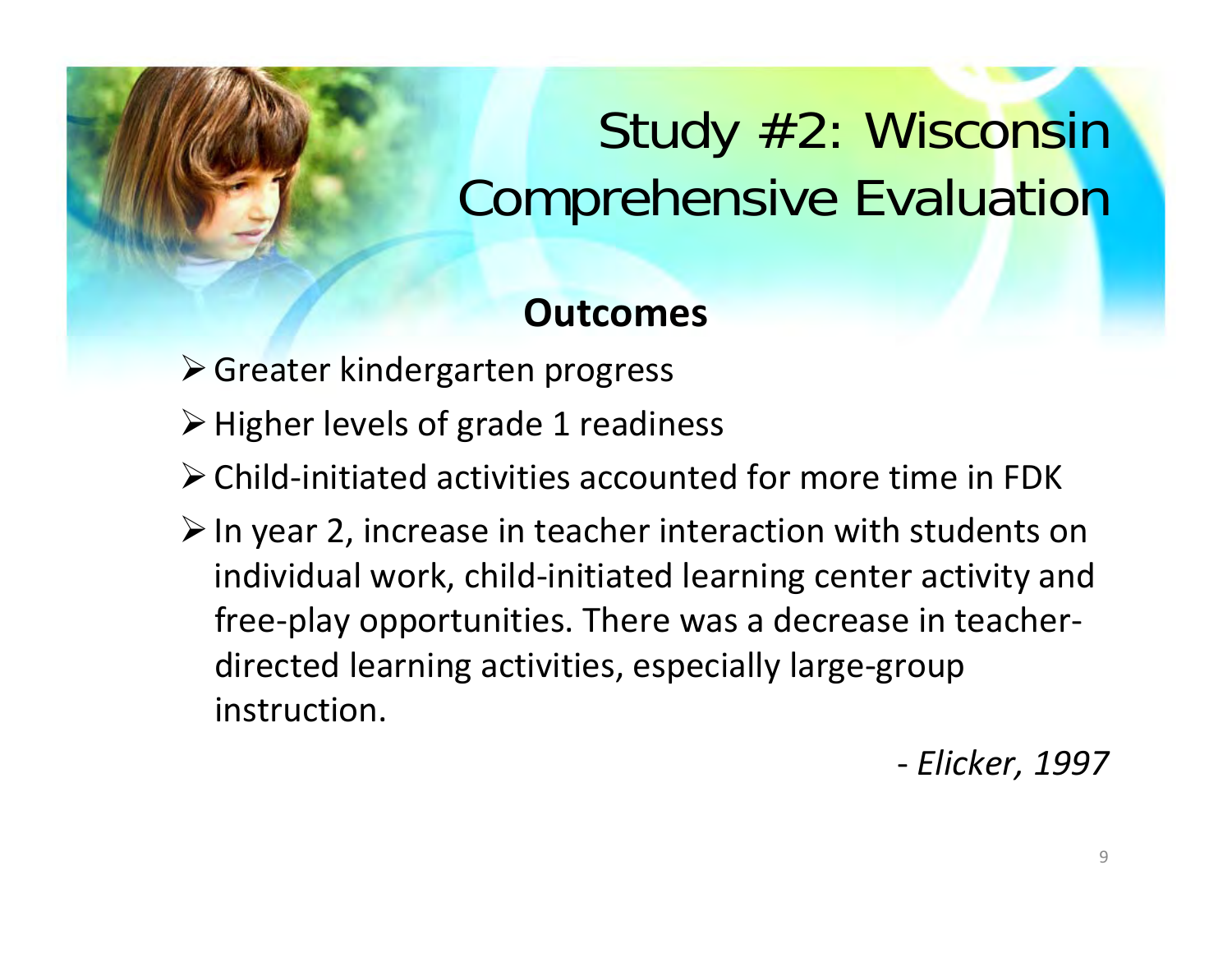### Study #3: Washington State Study (2007)

**Analysis of Full ‐day Kindergarten Programs in Washington State**

**Outcomes:**

- **FDK results in positive academic achievement , social benefits and school readiness for students**
- **Cost savings as fewer students require remediation**
- **FDK is a growing national trend**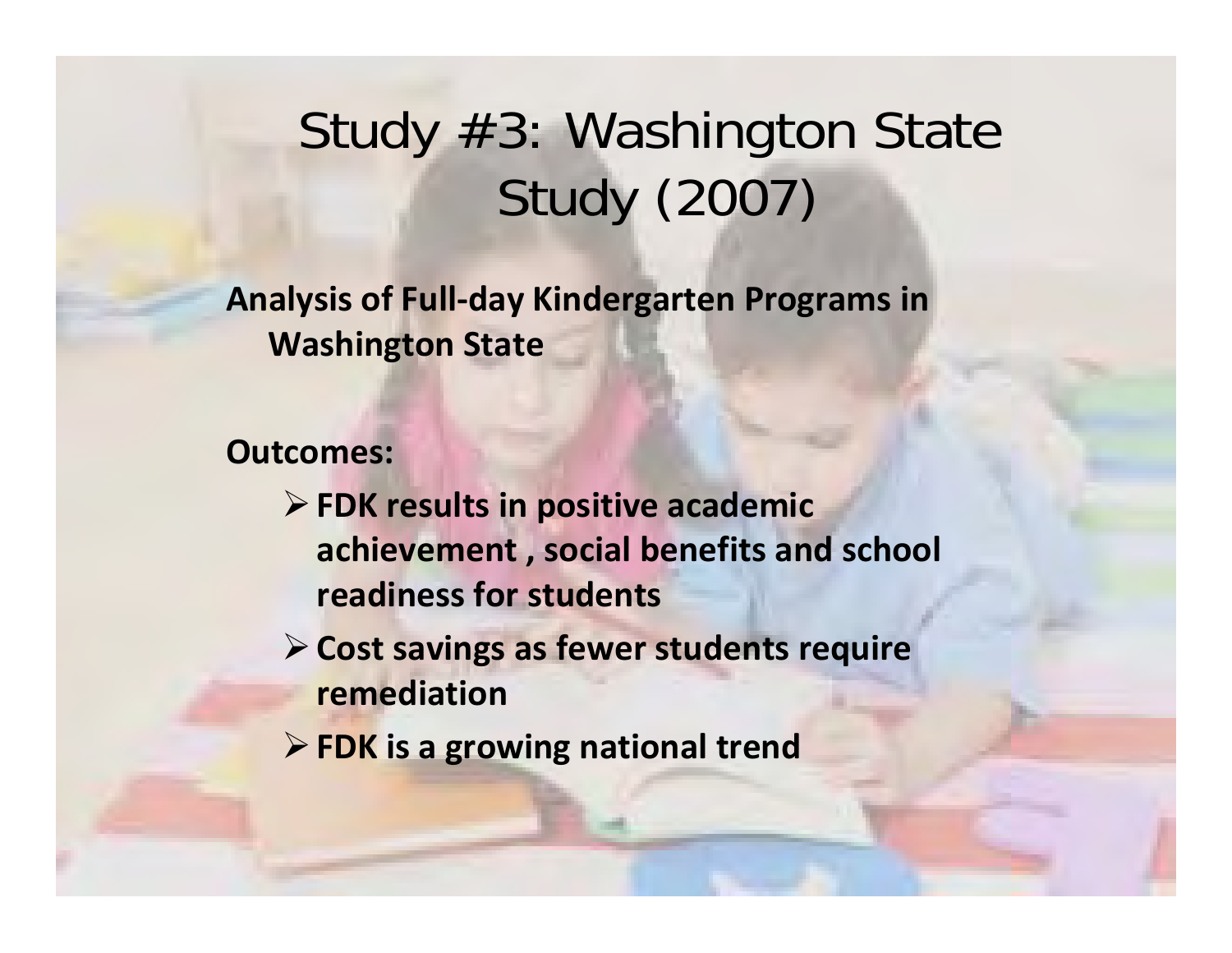#### **Additional Studies**

- **Many children benefit more, academically and socially, during the primary years from full‐day kindergarten than half‐day kindergarten programs (Cryan et al., 1992; Gullo, 2000, Rothenberg, 1995)**
- **FDK students exhibited more independent learning, classroom involvement, productivity in work with peers and reflectivity (Cryan et al., 1992; Holmes & McConnell, 1990; Clark & Kirk, 2000)**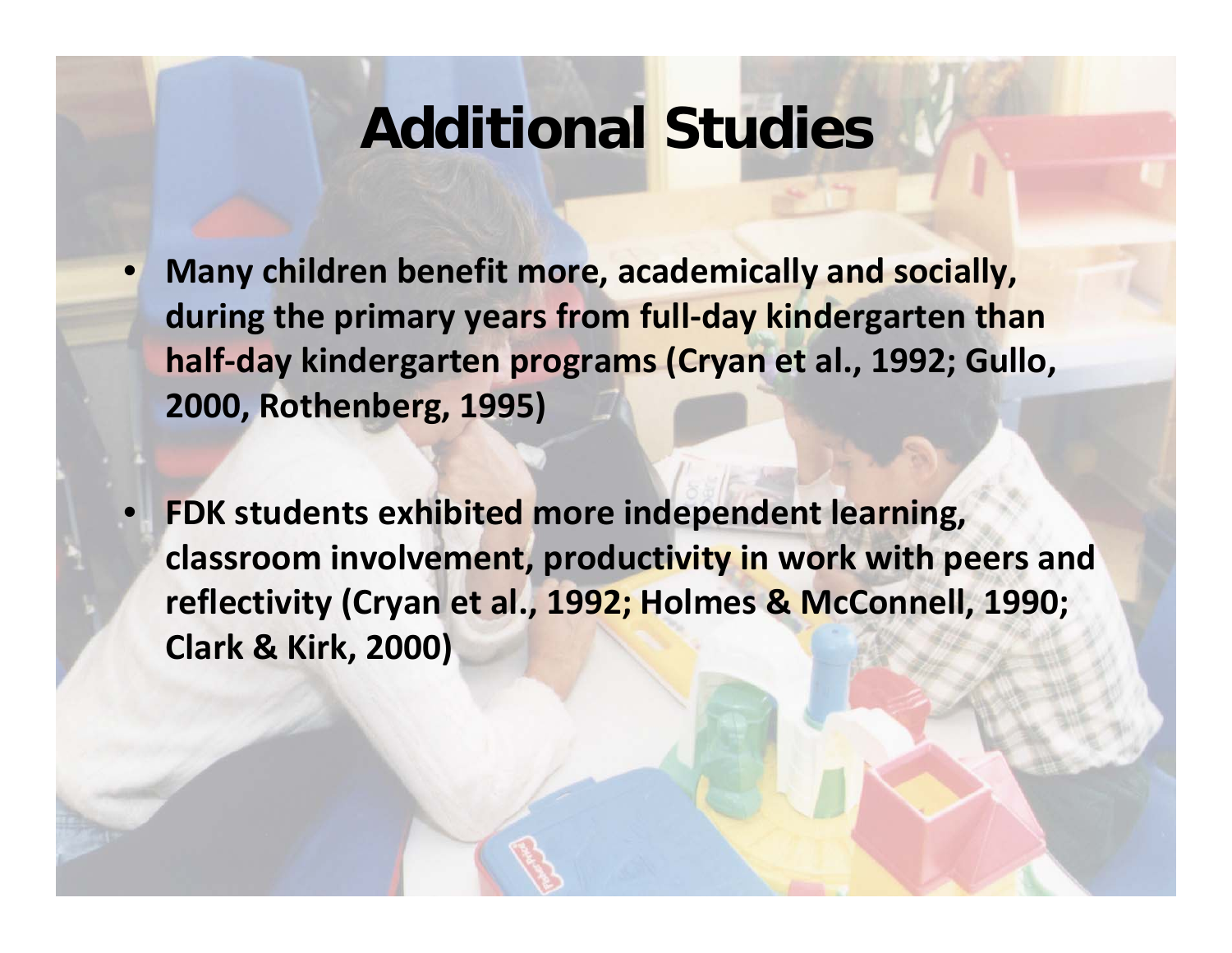## Full-Day Kindergarten Program: Implications for Newtown

- Newtown's Strategic Plan
	- student achievement and personal success
- Learning opportunities (grade 1 and beyond)
- Consistency in district programs
- Alignment with practice in similar towns
- Interest in Newtown as a place to live and raise children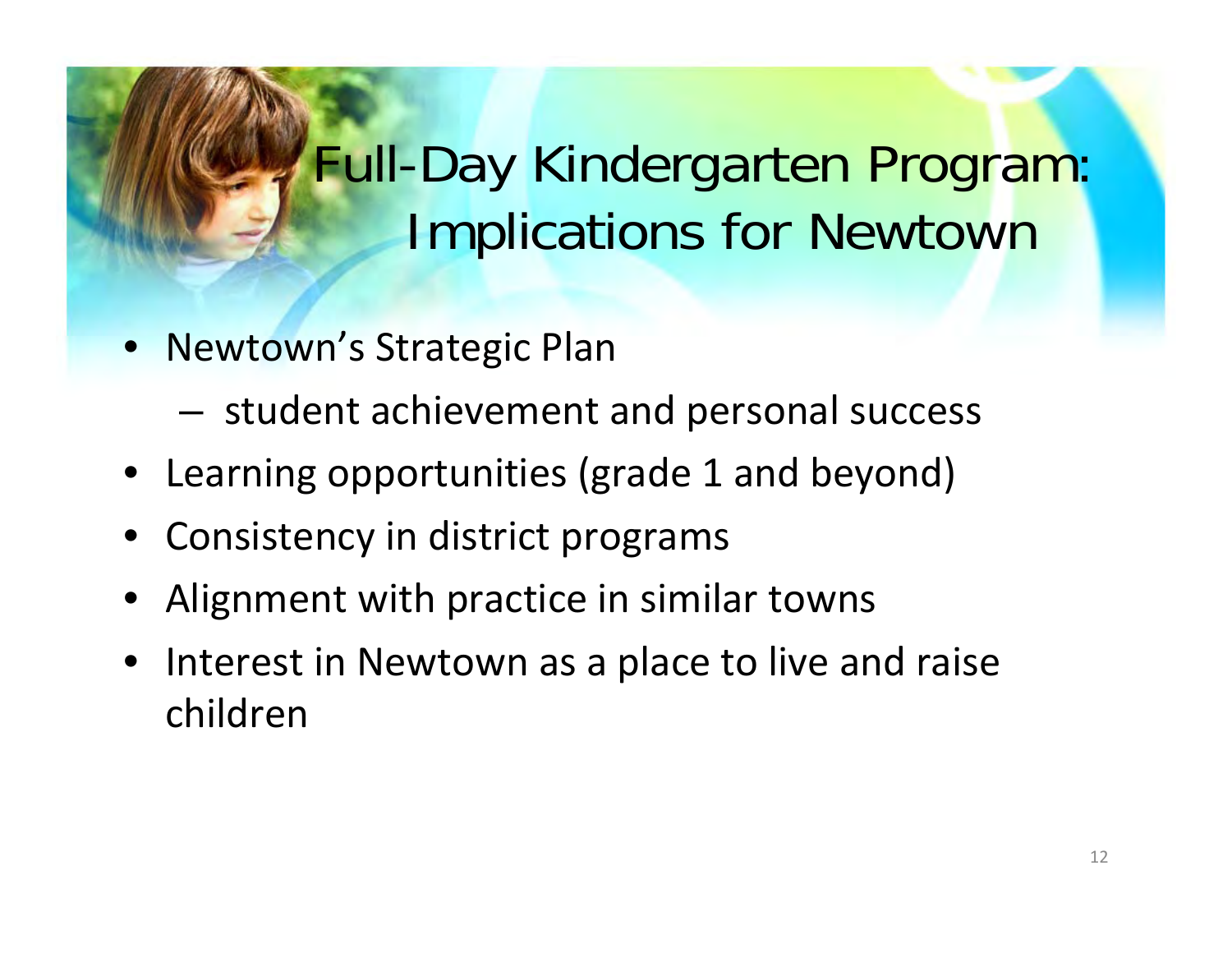### **Meeting 21st Century Standards**

- **Recent adoption of Core Common State Standards (CCSS) by the State of Connecticut**
- **Significant impact on the content, knowledge and skills of students**
- **Crosswalk comparing the CCSS to the CT state standards to which our curriculum is currently aligned:**
	- **CCSS English Language Arts: 25 standards that appear in the new kindergarten standards that are currently in the Grade1 CT standards**
	- **CCSS Mathematics: 22 standards in the CCSS kindergarten standards that correlate to present CT math standards, primarily in grade 1, also grades 2 and 3**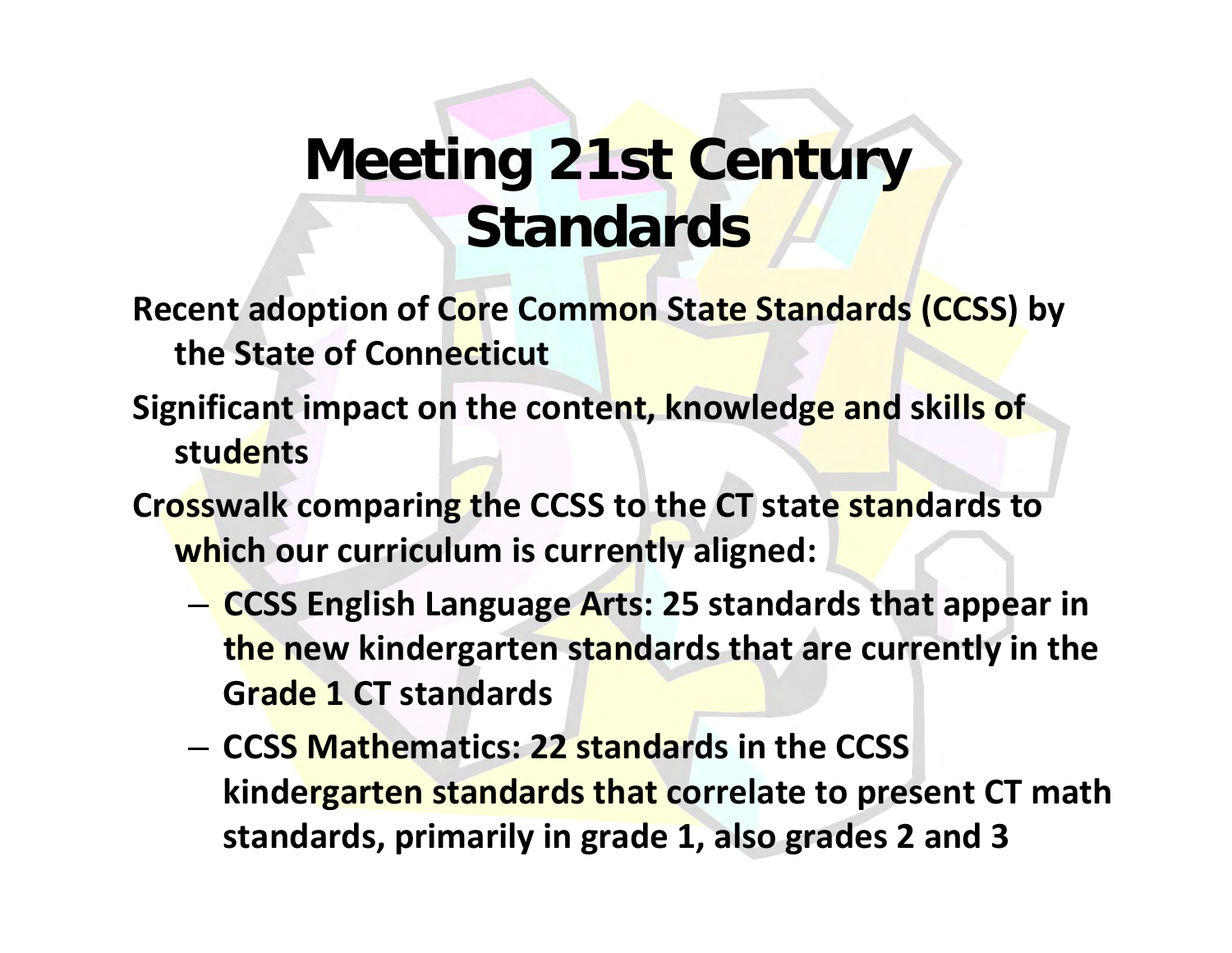## Kindergarten in Connecticut School Districts

- **•126** school districts provide a longer school day for kindergarten students than Newtown offers.
- **63** school districts offer FDK to all students.
- **32** school districts offer FDK to some students.
- **•17** school districts offer extended-day kindergarten to all students.
- **14** school districts offer extended-day programs to some students.

‐CSDE *Kindergarten Program Type and School Districts (2009 ‐2010)*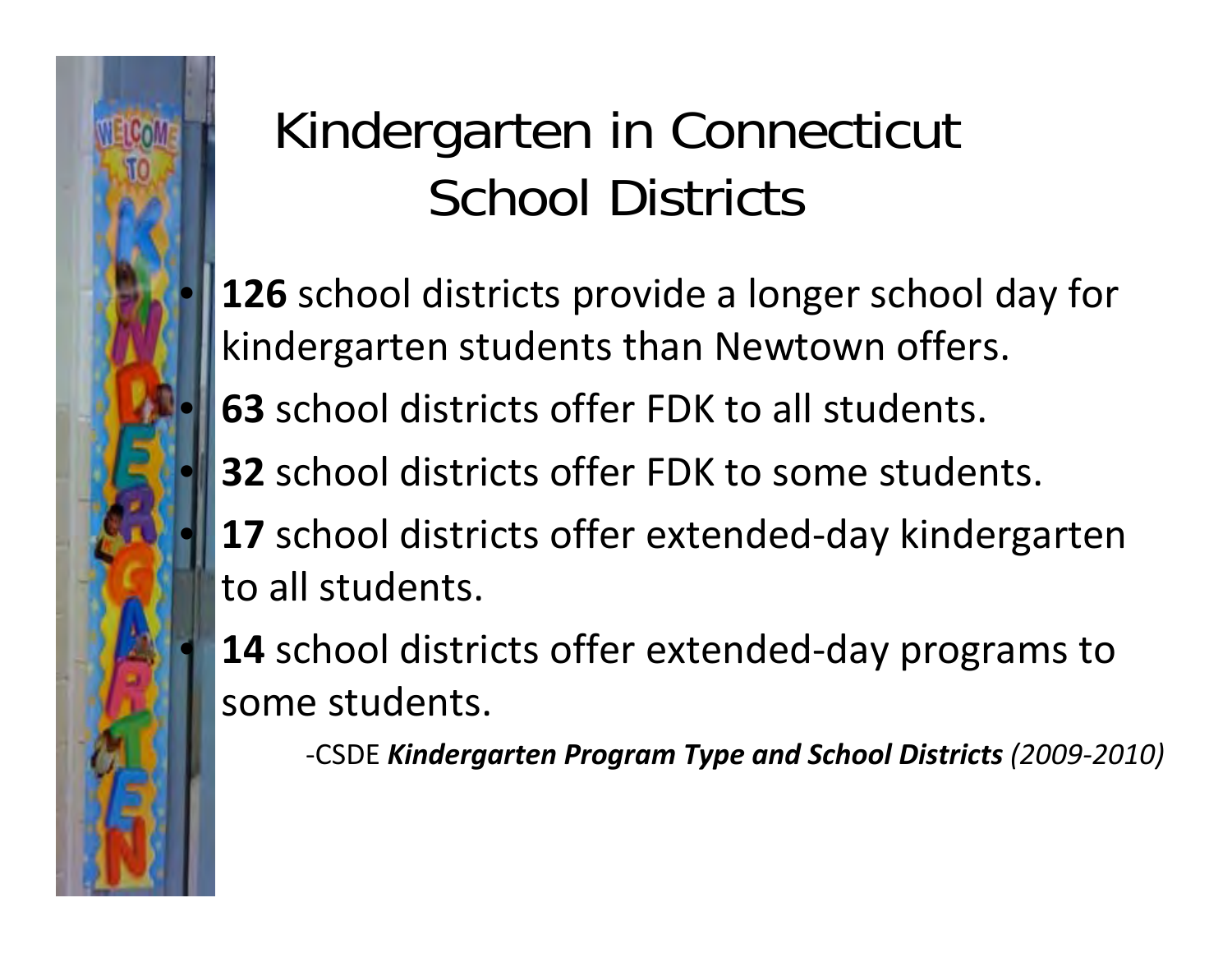### Kindergarten Programs DRGs A and B

DRG A Districts:

– All districts offer a Full ‐day or Extended ‐day kindergarten programs to all or some of their students

DRG B Districts:

 $-$  10 districts offer Full-day or Extended-day kindergarten programs to all or some of their students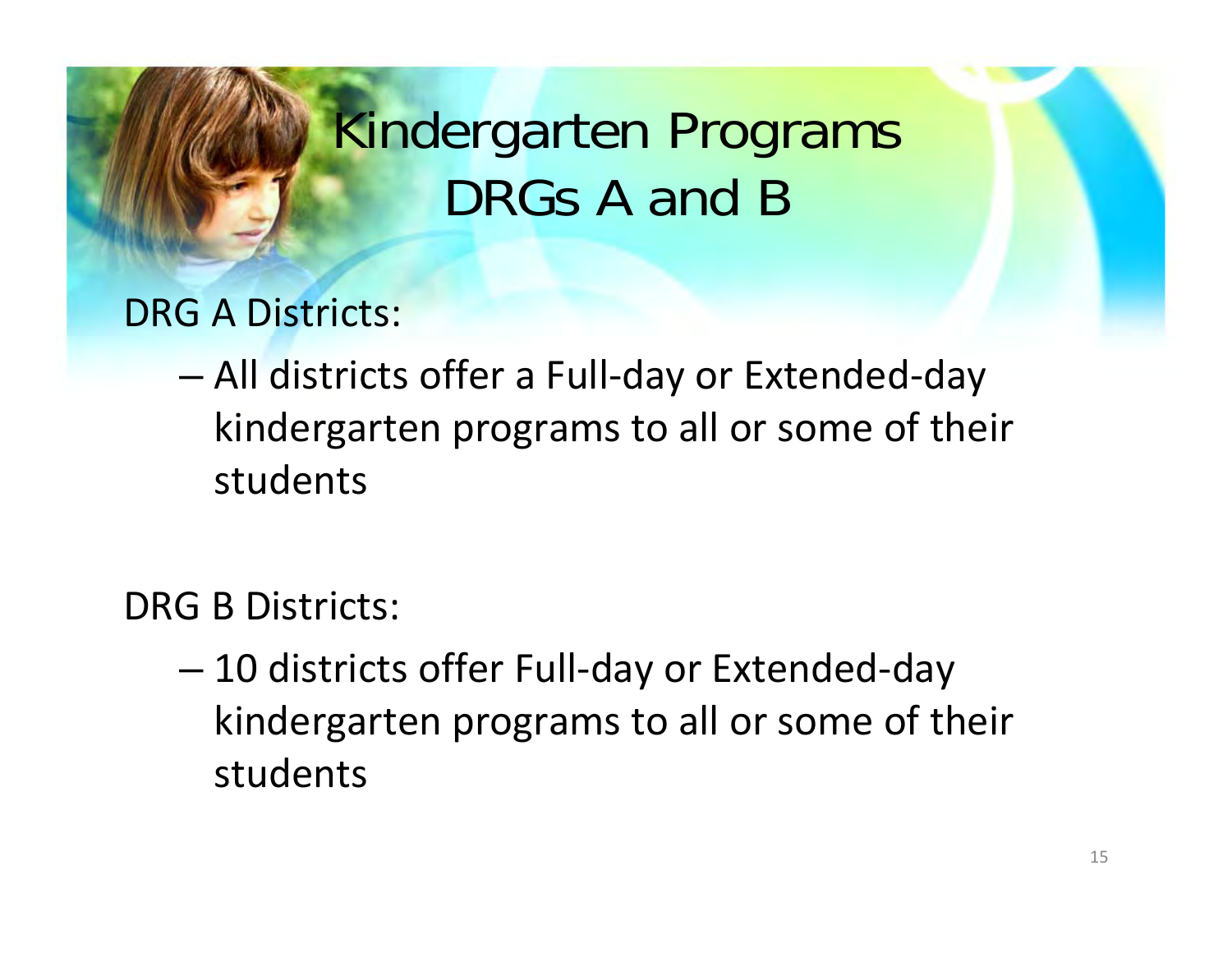### **Full-Day Kindergarten for Newtown Students**

**2009 ‐2010 Full ‐Day Kindergarten Survey** I have a child entering kindergarten in the next three years. Yes: 568No: 36

If available, I would be interested in having my child attend Full ‐Day Kindergarten. (*Survey question glitch*: only 418 responses.)

Yes: 360No : 58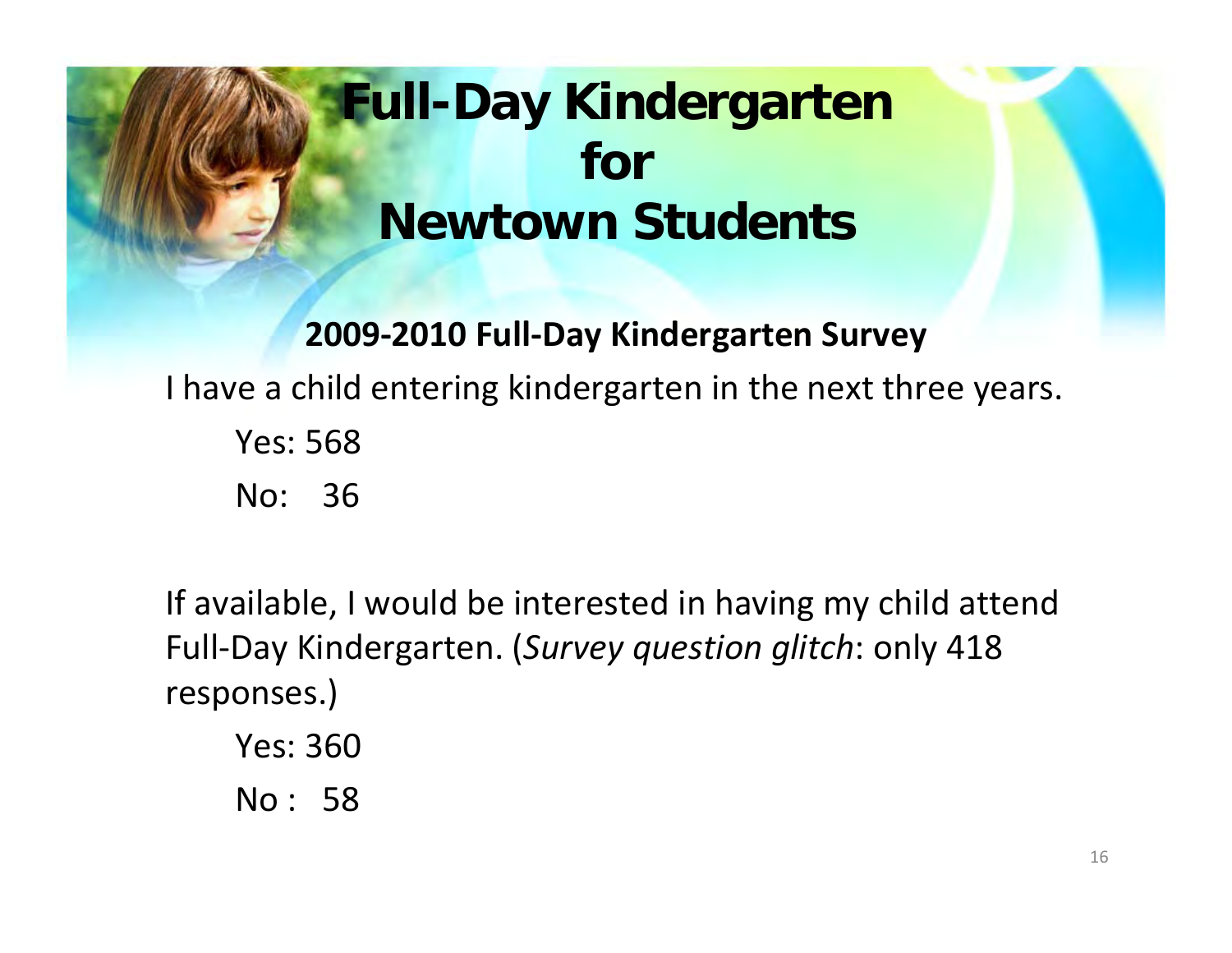#### **Full-Day Kindergarten Pilot in Newtown**

**1988 Pilot at MGS and SHS 8 ‐week pilot April, May, June District grant paid for bus transportation Students had 2 days of full ‐day program per week (10 students)**

**Teacher reports there was a greater opportunity to**

- **socialize and communicate with others (sharing)**
- **1:1 conferencing with students**
- **hands ‐on activities (math manipulatives, outside "field trips")**
- **handwriting; pencil grip**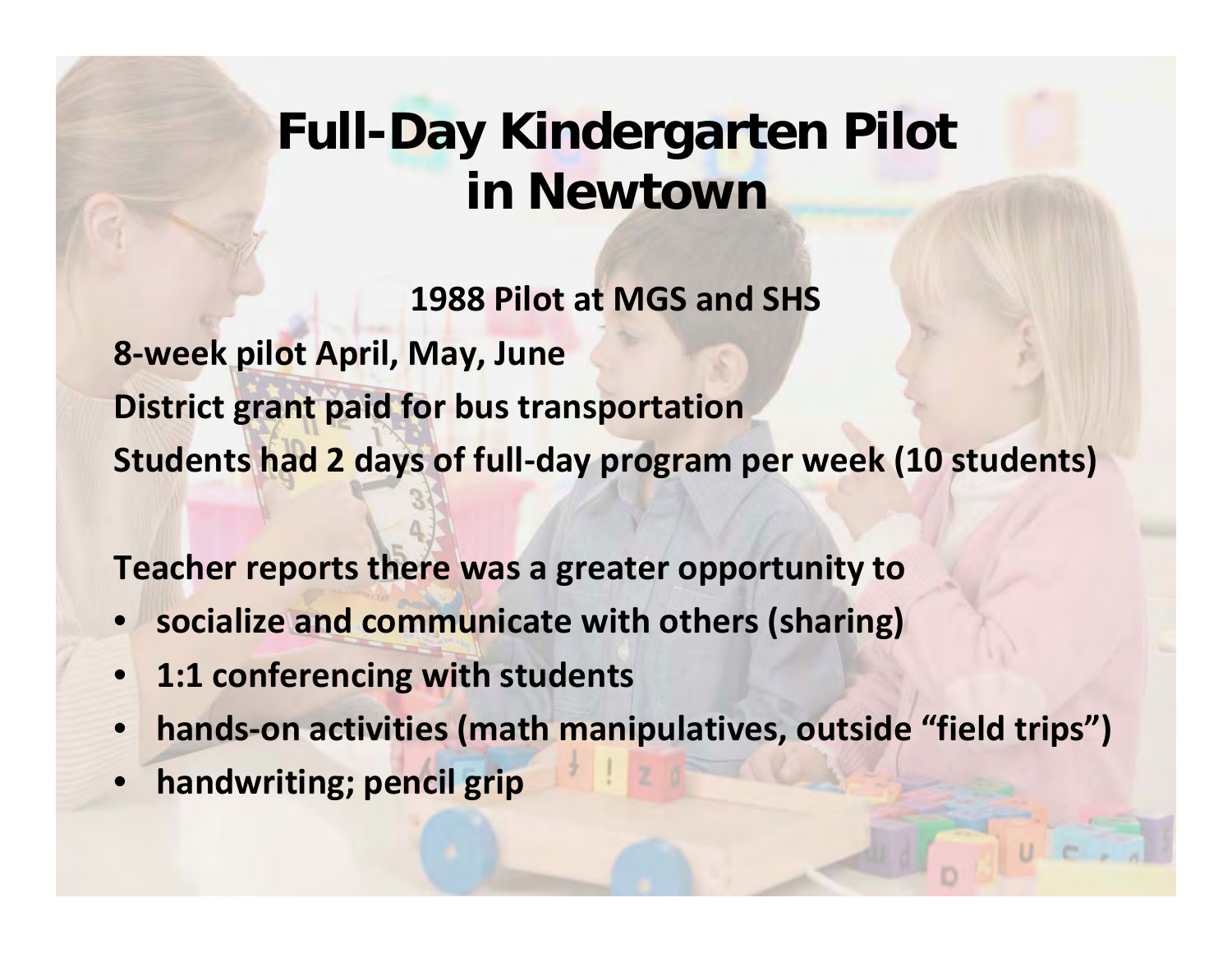### **Full-Day Kindergarten for Newtown StudentsRationale for Full ‐Day Kindergarten**

- Development of foundational skills and conceptual knowledge that is vital to student success (Engagement)
- $\triangleright$  Development of social, emotional and behavioral skills
- Increased readiness for all students entering Grade 1 and beyond
- $\triangleright$  Additional time for interventions and supports
- $\triangleright$  District equity and consistency of programs
- Meet developmental and curricular needs through best instructional practices